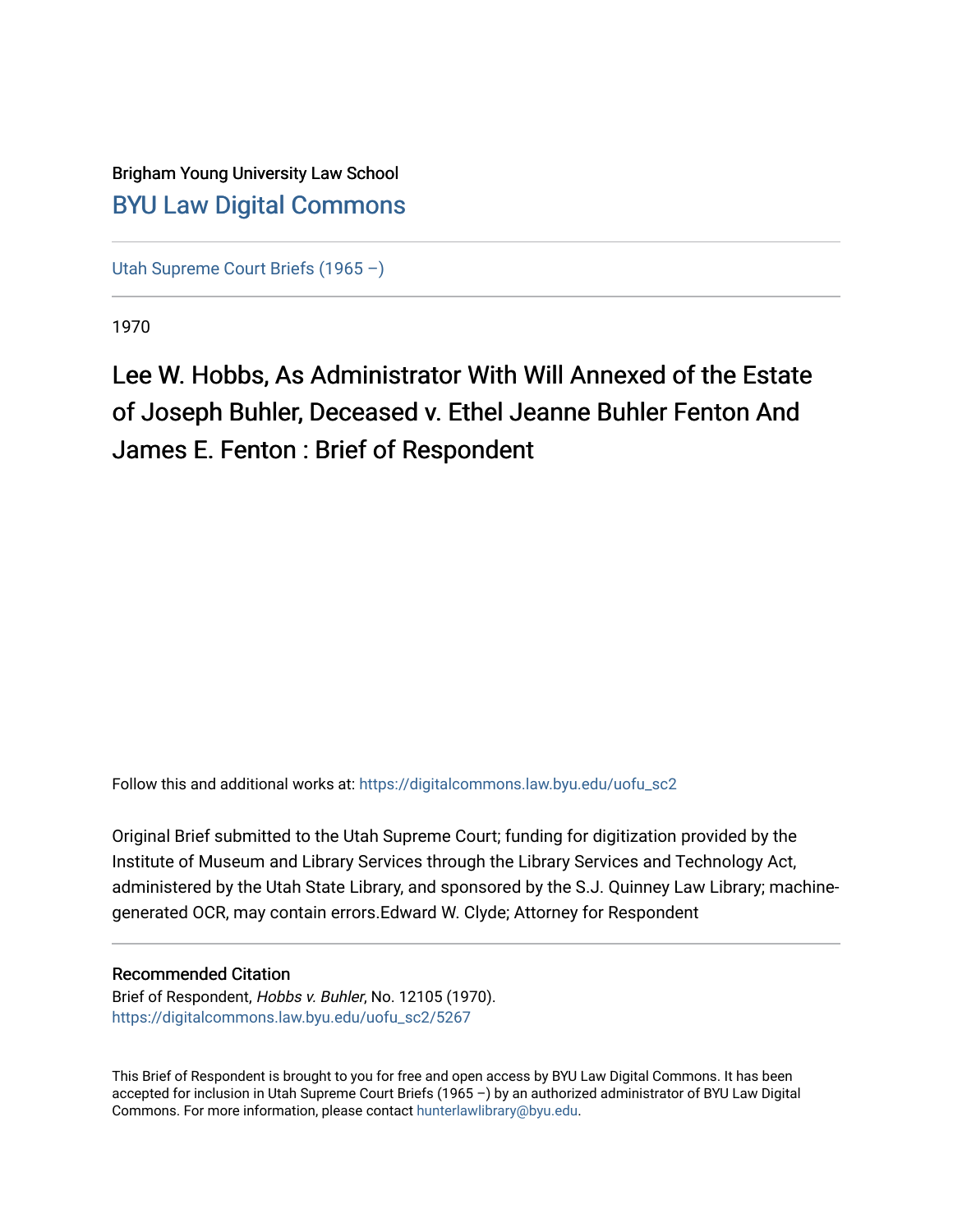## **THE SUPREME COURT P THE STATE OF UT.**

Planntiff-Age

W. HOBBS, as Administrator with Annexed of the Estate of JOSEFT LER, deceased,

Defendants-Red

**EL JEANNE BUHLEB FE JAMES E. FENTON,** 

# **BRIEF OF 1**

Appeal from the The Honorable Stewar

r A. Frank<br>ard F. Richards *(Theys for Appellant* Walker Bank Building Lake City, Utah 84111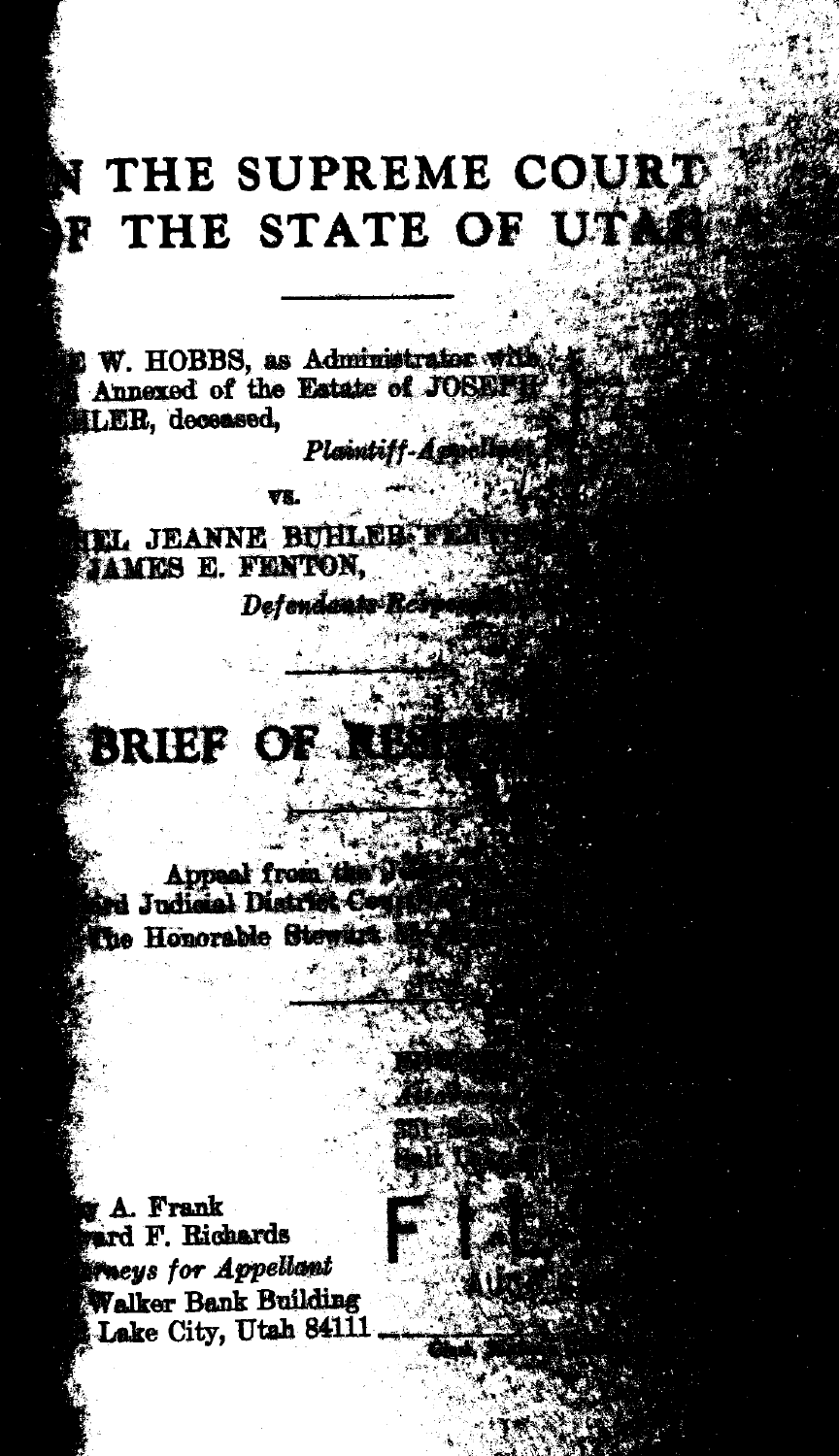### TABLE OF CONTENTS

|                                                                                                                                                                                                                                                                                                                                                                              | rage |    |
|------------------------------------------------------------------------------------------------------------------------------------------------------------------------------------------------------------------------------------------------------------------------------------------------------------------------------------------------------------------------------|------|----|
|                                                                                                                                                                                                                                                                                                                                                                              |      |    |
| POINT I.                                                                                                                                                                                                                                                                                                                                                                     |      |    |
| THE TRIAL COURT FOUND THAT MR. BUHLER<br>(THE DECEASED) PLACED THE PROPERTY IN<br>QUESTION IN JOINT TENANCY WITH HIS<br>DAUGHTER ETHEL: THAT HE FULLY UNDER-<br>STOOD THAT THIS WOULD AUTOMATICALLY<br>RESULT IN THE FULL TITLE VESTING IN THE<br>DEFENDANT AT HIS DEATH, AND THAT HE DE-<br>SIRED AND INTENDED FOR HER TO HAVE THE<br>PROPERTY. THE EVIDENCE FULLY SUPPORTS |      | ı  |
|                                                                                                                                                                                                                                                                                                                                                                              |      | З  |
|                                                                                                                                                                                                                                                                                                                                                                              |      | 5  |
|                                                                                                                                                                                                                                                                                                                                                                              |      | 17 |
|                                                                                                                                                                                                                                                                                                                                                                              |      |    |

#### CASES CITED

| Beehive State Bank v. Rosquist, 21 Ut. 2d 17, 439 P. 2d                                                              |  |
|----------------------------------------------------------------------------------------------------------------------|--|
| Continental Bank & Trust Co. v. Kimball, 21 Ut. 2d 152, 442                                                          |  |
| In the Matter of the Estate of Frank J. Spitters, Deceased v.<br>Frances M. Newbold, (Utah Supreme Court, No. 12012, |  |

### STATUTES CITED

|--|--|--|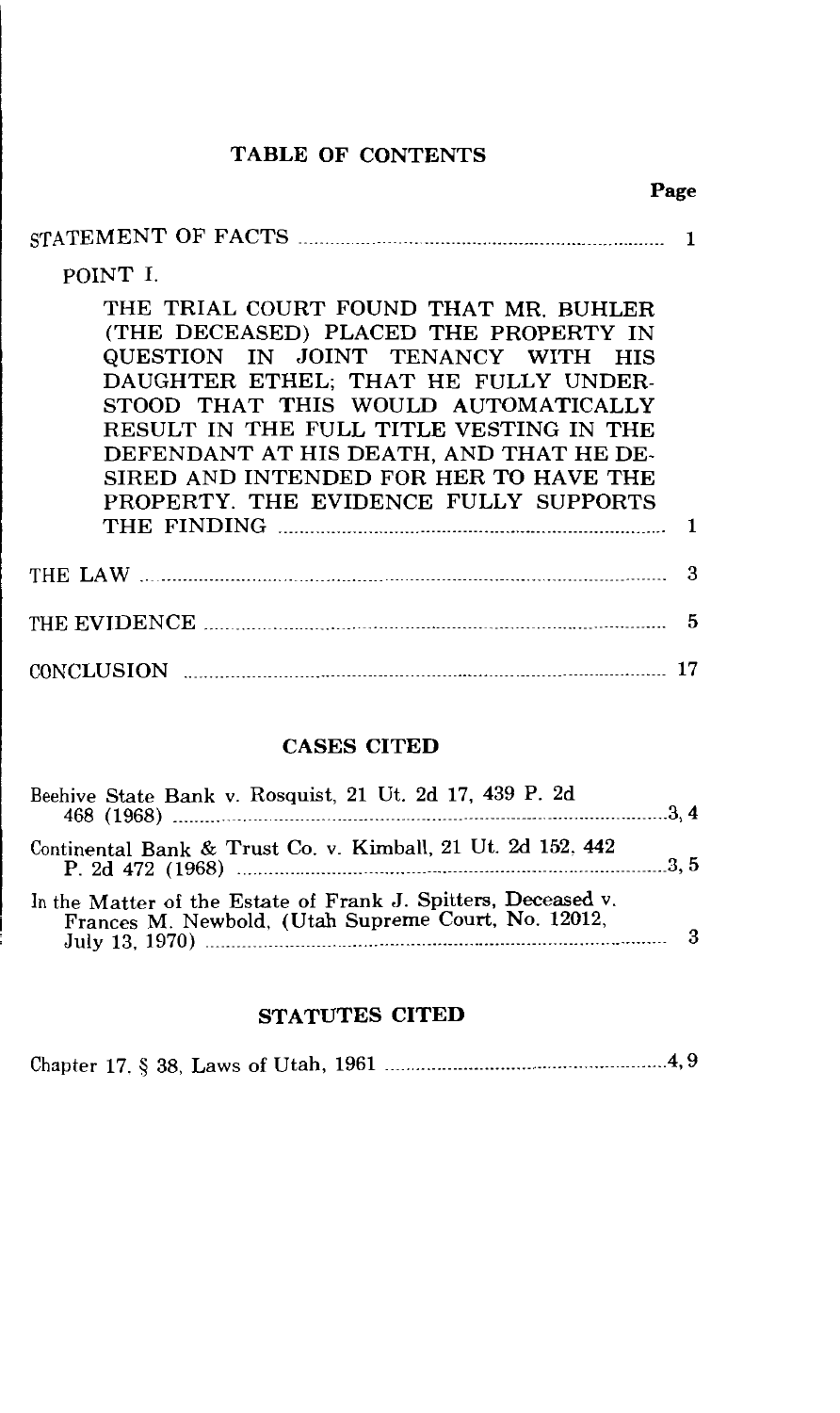## **IN THE SUPREME COURT OF THE STATE OF UTAH**

LEE W. HOBBS, as Administrator with Will Annexed of the Estate of JOSEPH **BUHLER**, deceased,

 $Plaintiff-Appellant,$ 

VS.

ETHEL JEANNE BUHLER FENTON and JAMES E. FENTON.

*Dl'fcnda 11ts-Respondents.* 

Case No. 12105

### **BRIEF OF RESPONDENT**

### STATEMENT OF FACTS

The Statement of Facts by Appellant does not include the very substantial evidence on which the trial eomt based its decision. However, we believe that we can best detail that evidence in connection with our .\l'g·urnent.

T. *The Trial Court Found that Mr. Buhler (the Deceased) Placed the Property in Question in Joint Tenancy With His Dciughtcr Ethel; That He F11U1J Understood that this Would Automatically Result in the Fnll Title Vesting in the Defendant at his Death, and that He Desired and*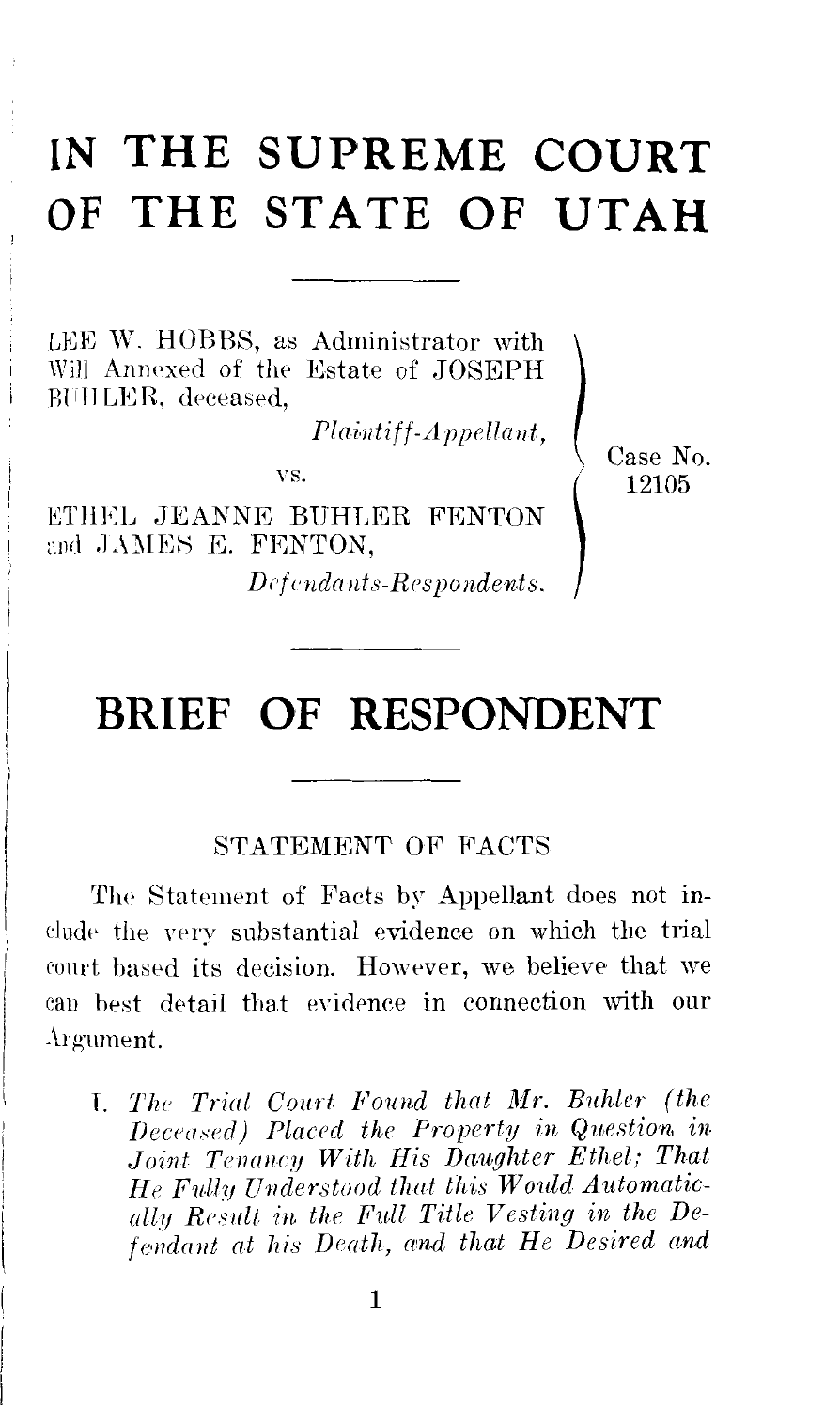*Intended For Her to Have the Property.* The *Evzdence Fully Supports The Finding.* 

The trial court by its Findings Nos. 4, 5 and 6 (Tr. 30) found: That the decedent began to transfer various stocks and other properties owned by him into his name and the name of his daughter Ethel (the  $d_{\text{F}}$ . fendant) as joint tenants, with full rights of survivor. ship. That these transfers began in 1954, and continued from time to time over a period of approximately eleven years. The court then found that the deceased fully understood that by so placing title to his property in joint tenancy, with full rights of survivorship, the same would automatically vest fnll title to all of said property in the defendant on his death; "the said deceased desired and intended to so vest title to all of said joint tenancy property in the defendant, and legally and effectively did so.''

The court also found that plaintiff had made no claim, and that there was no evidence to show fraud, mistake, or undue influence. The court also found that the complaint does not seek reformation of any of the contracts or documents placing any of the properties in joint tenancy, and that the evidence does not show any basis for reformation, nor any basis for determining that the defendant holds said properties in trust. (Finding 6, Tr. 30).

Before proceeding to detail the evidence, we first direct the court's attention to three recent Utah cases.

2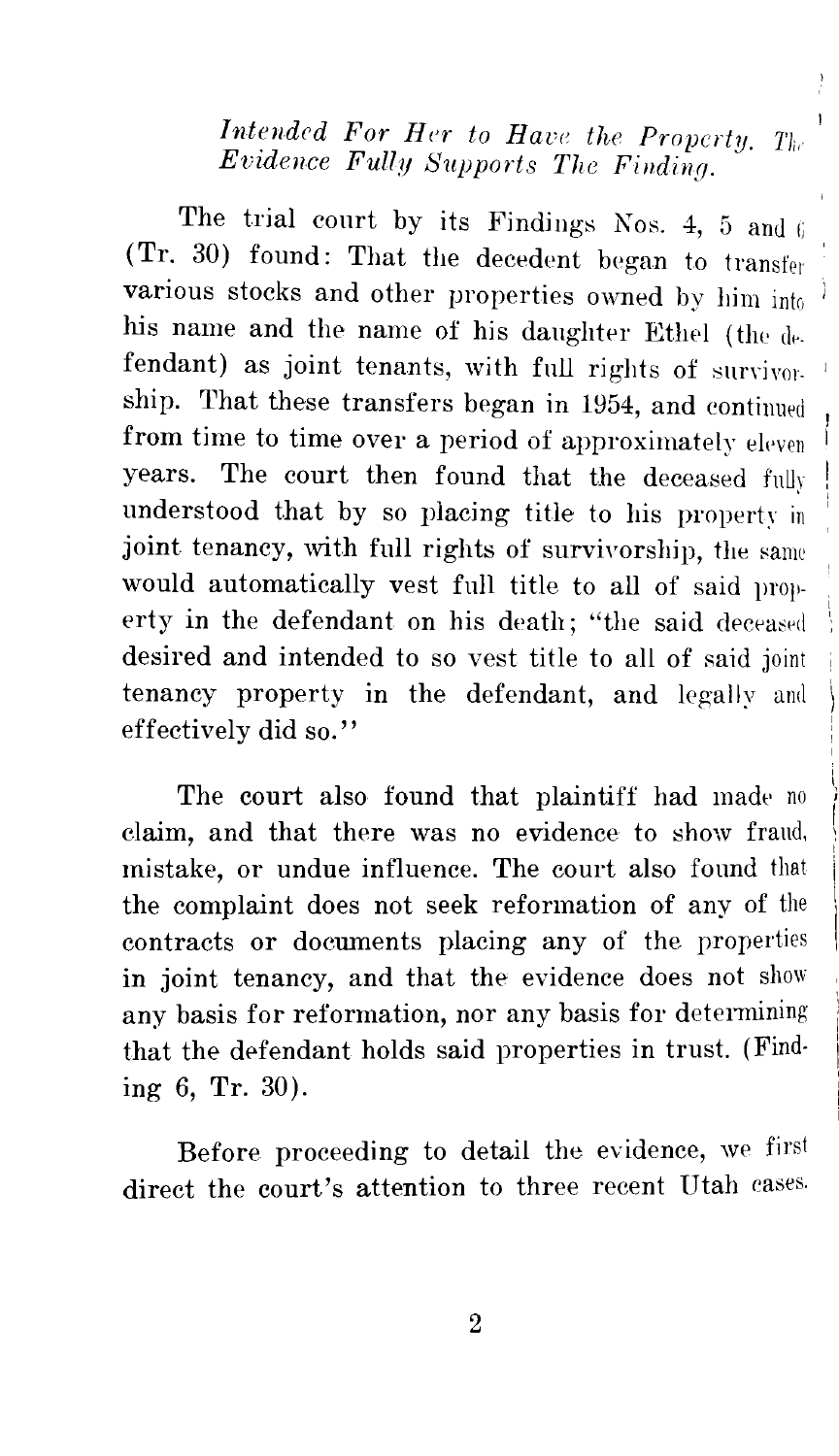#### THE LAW

ln *Brchirc State Bank v. Rosqiiist,* 21 Ut. 2d 17, P. 2d 4G8, (1968) the court reviewed all of its recent decisions, and said:

> ''It seems to us that what all of the recent eases have been trying to say is this:

"If the contract between the parties ostensibly creates a joint tenancy relationship with full right of survivorship, there arises a presumption that such is the case unless and until some interested party shows under equitable rules that the contract should be reformed to show some other agreement of the parties or that the contract is not enforceable because of fraud, mistake, incapacity, or other infirmity.

"We hold that the law is as above stated."

This holding was reaffirmed by the Utah Supreme Court on July 13, 1970, in *In the Matter of the Estate of Frank J. Spitters, Drccased v. Frances M. Newbold,*  No. 12012.

We also direct the court's attention to the case of *Continental Bank & Trust Co. v. Kimball,* 21 Ut. 2d 152, ±42 P. 2d 472 (1968). In this case an effort was made to hring savings accounts in various savings and loan institutions into the estate. The accounts were joint acconnts with rights of survivorship, and the court said that the "sole" issue on appeal is whether the appellant (the estate) can introduce evidence to alter the apparent contractual relationship in connection with the joint accounts. Only one of the joint accounts had been opened

3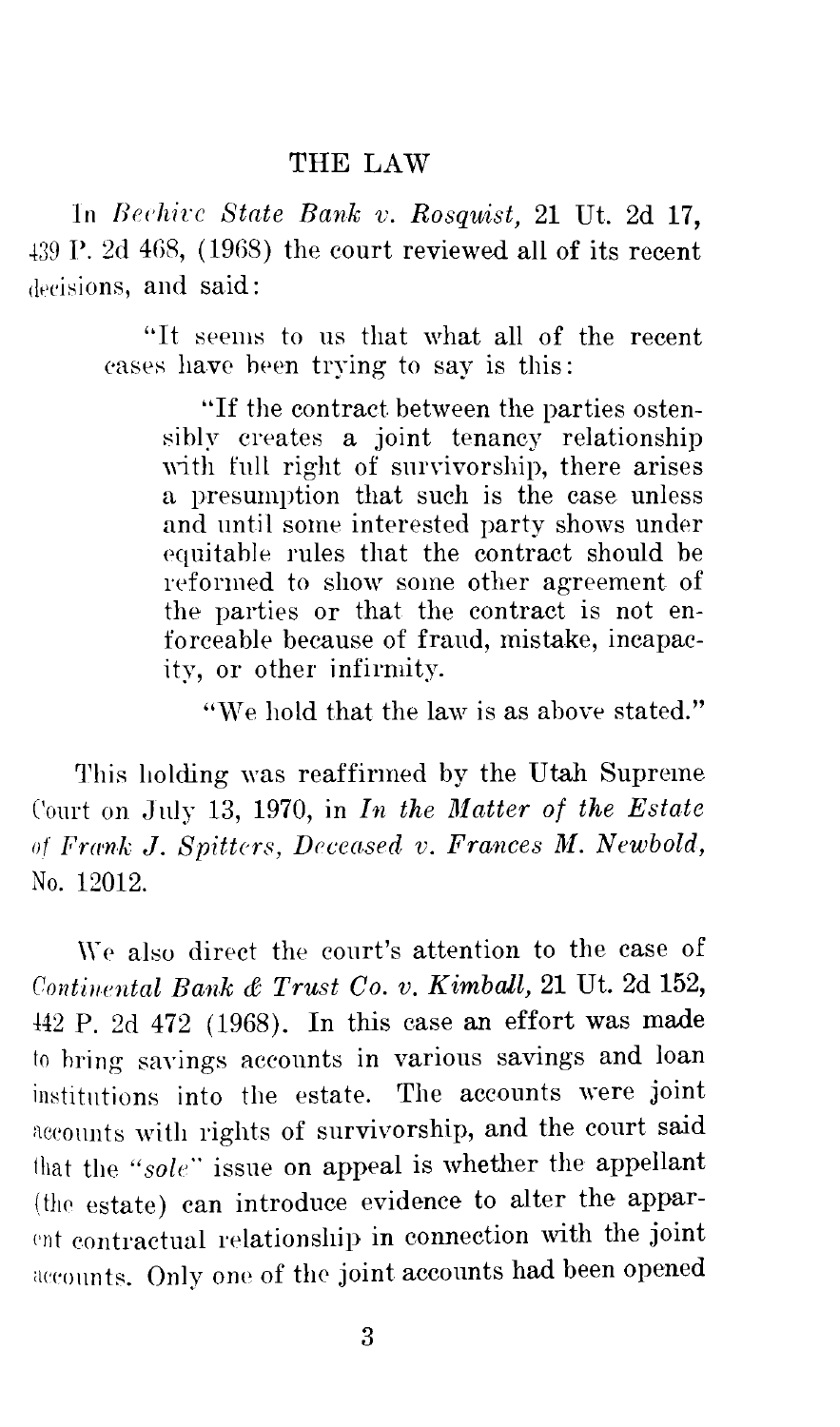after January 1, 1962, the effective date of Chapter 17,  $\S$  38, Laws of Utah, 1961, dealing with joint sayings accounts. This statute provided that the opening of  $_4$ joint tenancy account "in the absence of fraud or und  $e^{-t}$ influence (shall) be conclusive evidence" of the intention of all of the parties to vest title in such aecounts in the survivor. The Supreme Court held that as to the one account opened after the effective date of this statute, the mere opening of the account was conclusive as to the intent, and that in the absence of fraud or undue influence, no evidence of a contrary intent could be introduced in evidence. The court went on to hold that the statute did not apply to the accounts which had been opened prior to the statute. The older accounts, said the court, were controlled by the principles announced in *Beehive State Bank v. Rosquist*, supra. The court quoted its holding from the *Beehive State Bank* case (as quoted above) and then went on to hold that since the estate is not trying to reform the contract, and is not claiming fraud, mistake, incapacity or other infirmity,

> "we think that it is conclusively bound by the contract as made, and cannot show that the parties intended a result contrary to that which the law of joint tenancy relationship imposes."

The Supreme Court thereupon affirmed the order of the trial court dismissing the estate's complaint with prejudice, thus holding that where there is no assertion of fraud, undue influence, etc., the court should not even hear evidence to contradict the presumption which arises out of the jointly tenancy contractual relationship.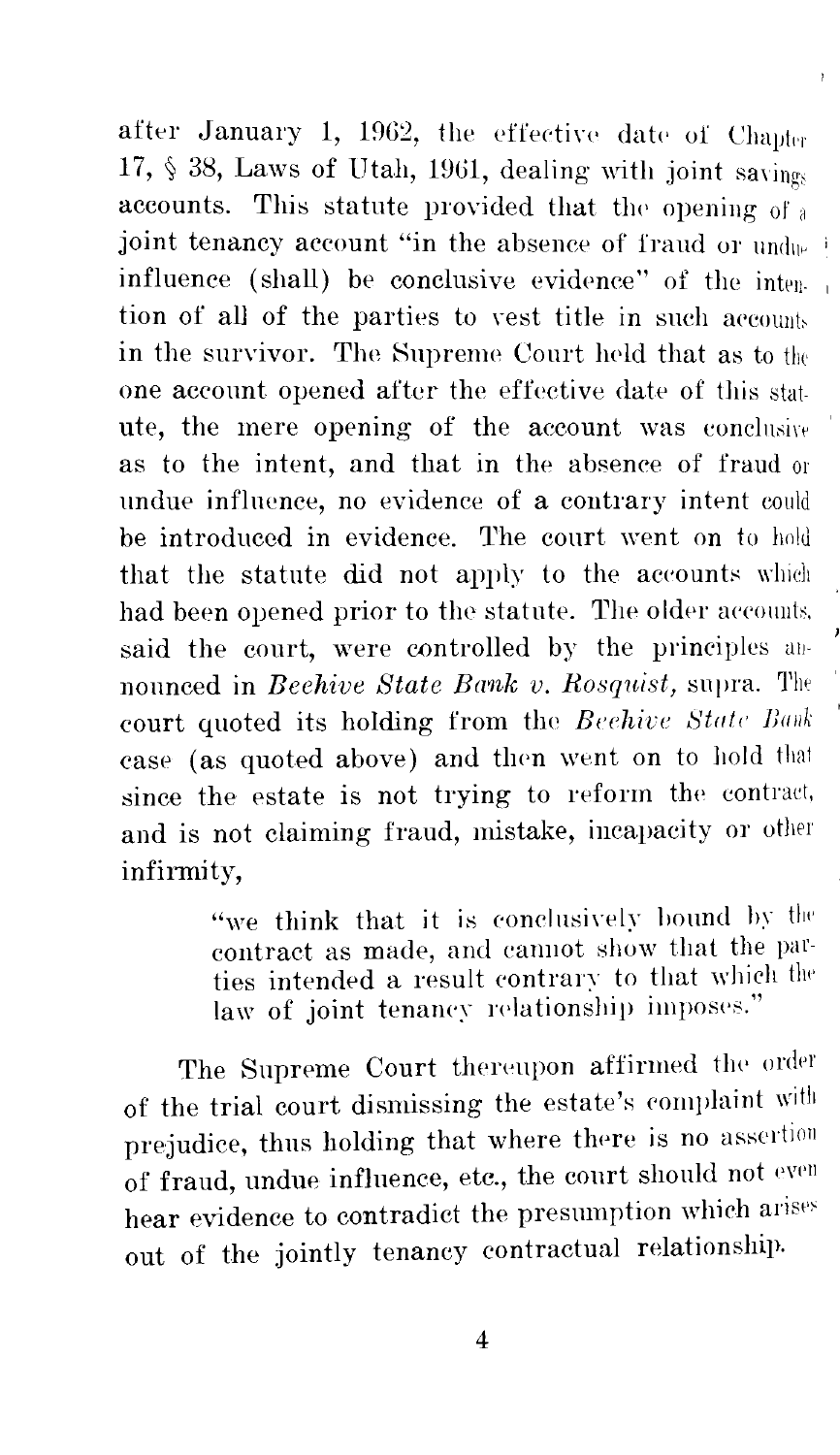In this case the complaint did not seek to reform any of the joint tenancy relationships, nor did it claim fraud, mistake, undue influence or incapacity. The court expressly found:

 $\overline{t}$ 

 $\bar{1}$ 

"6. That there has been no claim made and there is no evidence to show fraud, mistake or undue influence. The complaint does not seek reformation of any of the contracts or documents placing any of the properties listed above in joint tenancy and the evidence does not show any basis for reformation, nor any basis for determining that defendant holds said properties in trust."  $(Finding No. 6, Tr. 30)$ 

Under the holding of this court in *Continental Bank* r( *Trnst Co. 1;. Ki111lwll,* supra, that in and of itself should have disposed of the matter. However, the court admitted testimony, subject to the objection of the defendant, and then expressly found, as noted, that the deceased fully understood the nature of the joint tenancy relationship, that he intended his daughter Ethel to have the property. We now proceed to detail that evidence.

### THE EVIDENCE

The process of transferring the properties into joint tenancy commenced in 1954 (Ex. 9-D Tr. 113). In 1955  $Mr.$  Buhler (the decedent) consulted Attorney T. Quentin Cannon about preparing a will. (Tr. 85) Mr. Cannon inquired about Mr. Buhler's property, and whom he wanted to have the property on his death. Mr. Buhler advised him that he had a home, some bank accounts and an automobile. He also told him that he had some stocks and bonds, that were in his name and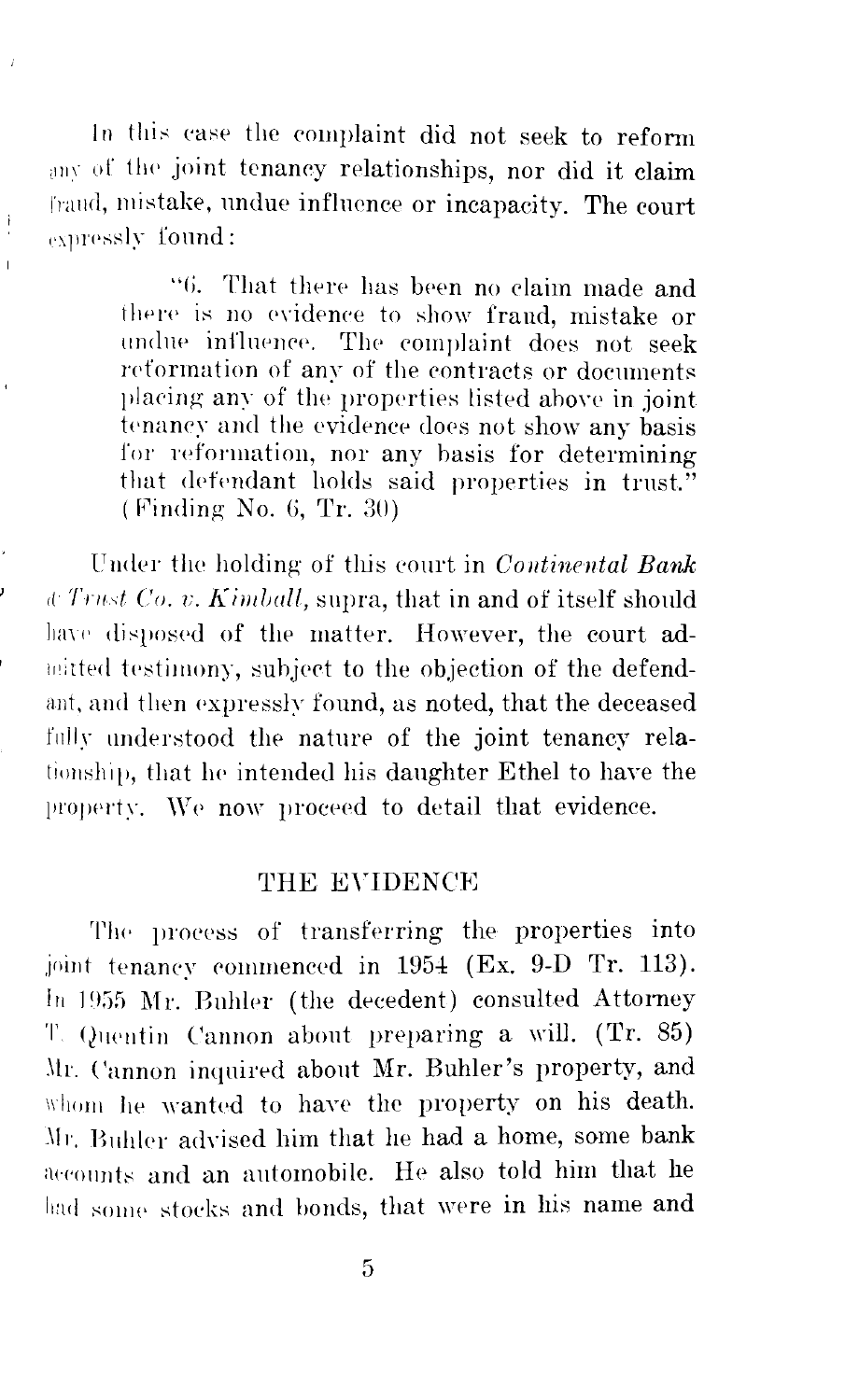the name of one of his children. (Tr. 85) Mr. Buhler told Mr. Cannon he wanted the home to go *to* his daughter Ethel. (Tr. 85) Mr. Cannon explained two altematives: One would be *to* put the home in joint tenancy in Mr. Buhler's name and the name of his daughter Ethei and the other would be to convey the home to Ethel and reserve a life estate. (Tr. 86) Mr. Cannon explained *to* Mr. Buhler the effect of holding property in joint tenancy. Mr. Buhler concluded that that is the way he wanted to do it. A deed was prepared, (Tr. 86) Mr. Buhler executed it on January 28, 1955, and the deed is in evidence as Ex. 5-P.

On cross-examination Mr. Cannon stated again and again that he had advised Mr. Buhler about the legal effect of holding property in joint tenancy  $-$  that if he put property in his name and the name of his daughter, Ethel, as joint tenants, she would get it on his death. He told him: "That is just the same as making it where she can go down *to* the bank and take out all your money, and she can acquiesce in any of these things." (Tr. 89) He was asked if he told Mr. Buhler that this would effectively disinherit his four other children, and Mr. Cannon said that he didn't expressly say that, but that he did say that Ethel would get the property, and that this is the way Mr. Buhler wanted it. (Tr. 89) He was asked if he is sure that he told Mr. Buhler this, or if he was merely testifying this way because such would be his normal advice. Mr. Cannon testified that he was sure that he had advised Mr. Buhler, that he recalled the conversation, and then he was asked: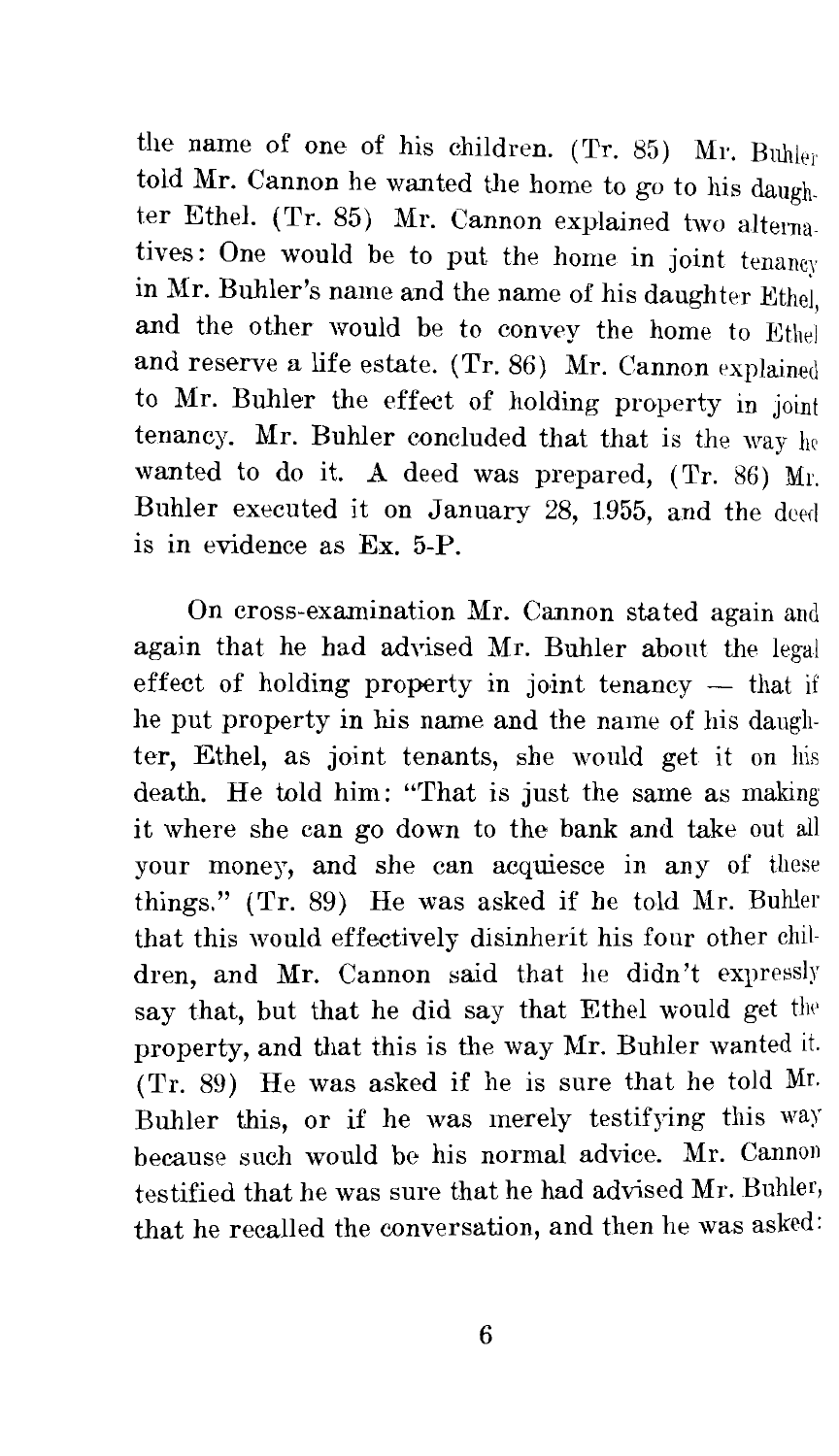"Q. And it was his intent to disinherit his four children?

"A. It was his full intent to give it all to her (referring to Ethel)." (Tr. 90)

He was also asked:

"Q. It was his desire that he was disinheriting his other children?

"A. It was his desire that his daughter should have the property.

"Q. In exclusion to all his other children, or did he say that?

''A. I am sure I told him if he did it this way she would be the only one. She would have any of his properties." (Tr. 88-89)

Mr. Francis L. Buhler, who is a brother of the deceased, testified that on June 14, 1961, the deceased came to the home of Francis to transfer certain stock into the name of the deceased and his daughter Ethel "with joint tenancy and survivorship." (Tr. 141) Francis said:

> " 'Joe, do you really want to do this?' I said, 'What about the other children?' He said, 'No, that is the way I want it.'"

Mrs. Bonnie Routh, a sister of decedent, testified that she had visited with the decedent and talked with him about his property. He told her that he was investing in stock; that he knew that his daughter Ethel and her husband Jim "will take care of me," and "what is left is their's because I wouldn't have the stock if it wasn't for them." (Tr. 143)

7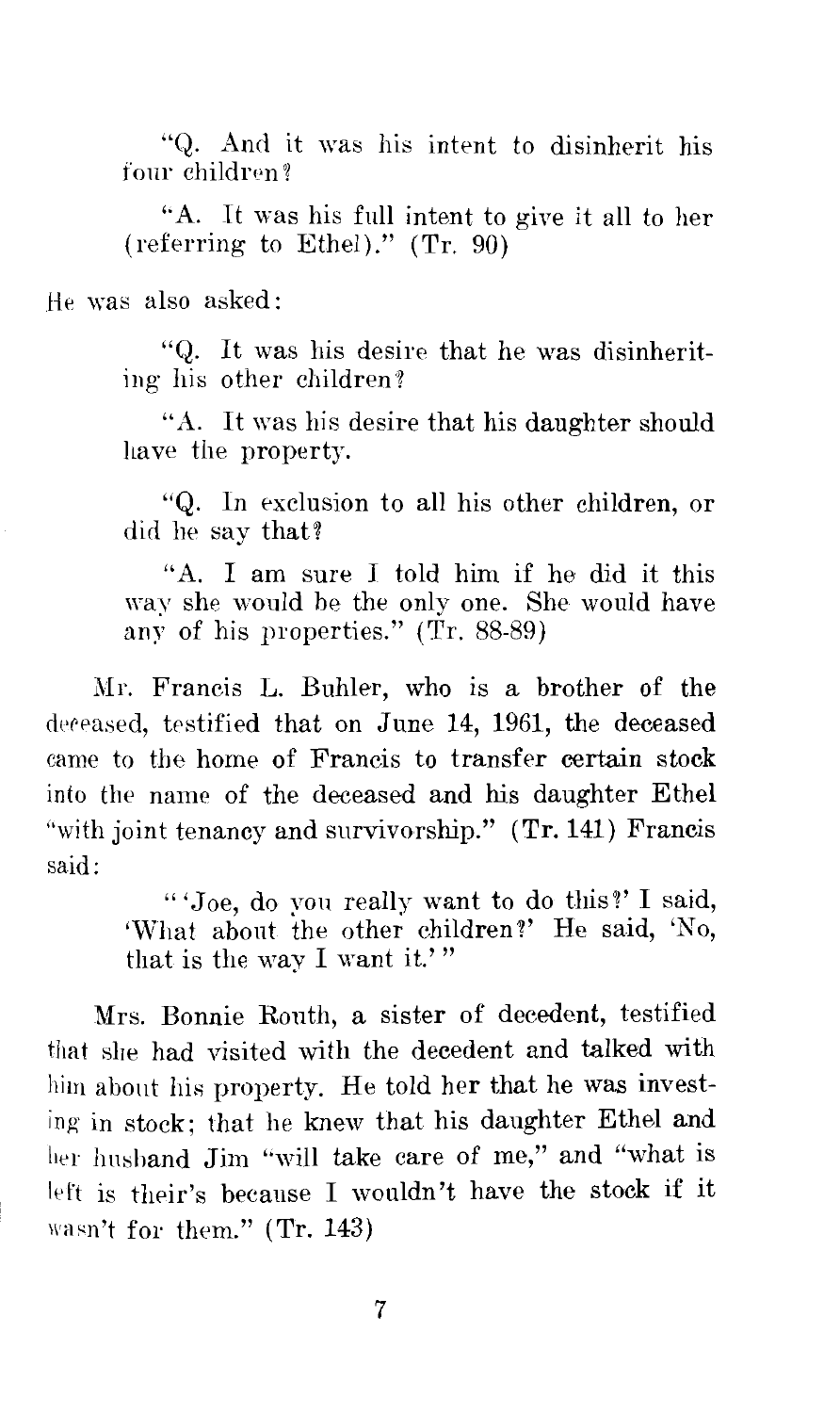Helen H. Buhler was married to LeGrande  $Jose(y)$ Buhler, one of the other children. (Tr. 144, 148) The deceased had been divorced in 1944. (Tr.  $43$ ) Ile told Helen that the only two people who stood by him after his divorce and really helped him were Jim and Ethel, and he said that the property he held was in joint tenancy, and was to remain in the name of Ethel. (Tr. 146) She testified that when the deceased came back from visits with his daughter Lorraine he frequently would have a document in the form of a will, and on several occasions he requested her to "throw them in the garbage can, and that is what I did." (Tr.  $1461$ ) He told her that he didn't want to make any provision for his other four children, and that the only time they ever came to see him was to borrow money. (Tr. 147)

The record thus clearly shows that the decedent understood the legal consequences of placing his property in joint tenancy with his daughter Ethel. It had been explained to him in detail in 1955 by his attorney. His brother had questioned the wisdom of doing this in 1961, and asked: "What about the other children?", but he unequivocally told his attorney, his brother, his sister, and the wife of one of his sons that this was the wav he wanted it, and that he wanted Ethel to have the property. The court expressly so found (Tr. 30) and this evidence abundantly supports that finding.

There also is no dispute in the evidence concerning the formal transfer of all of the property into joint tenancy. The home was transferred by a deed prepared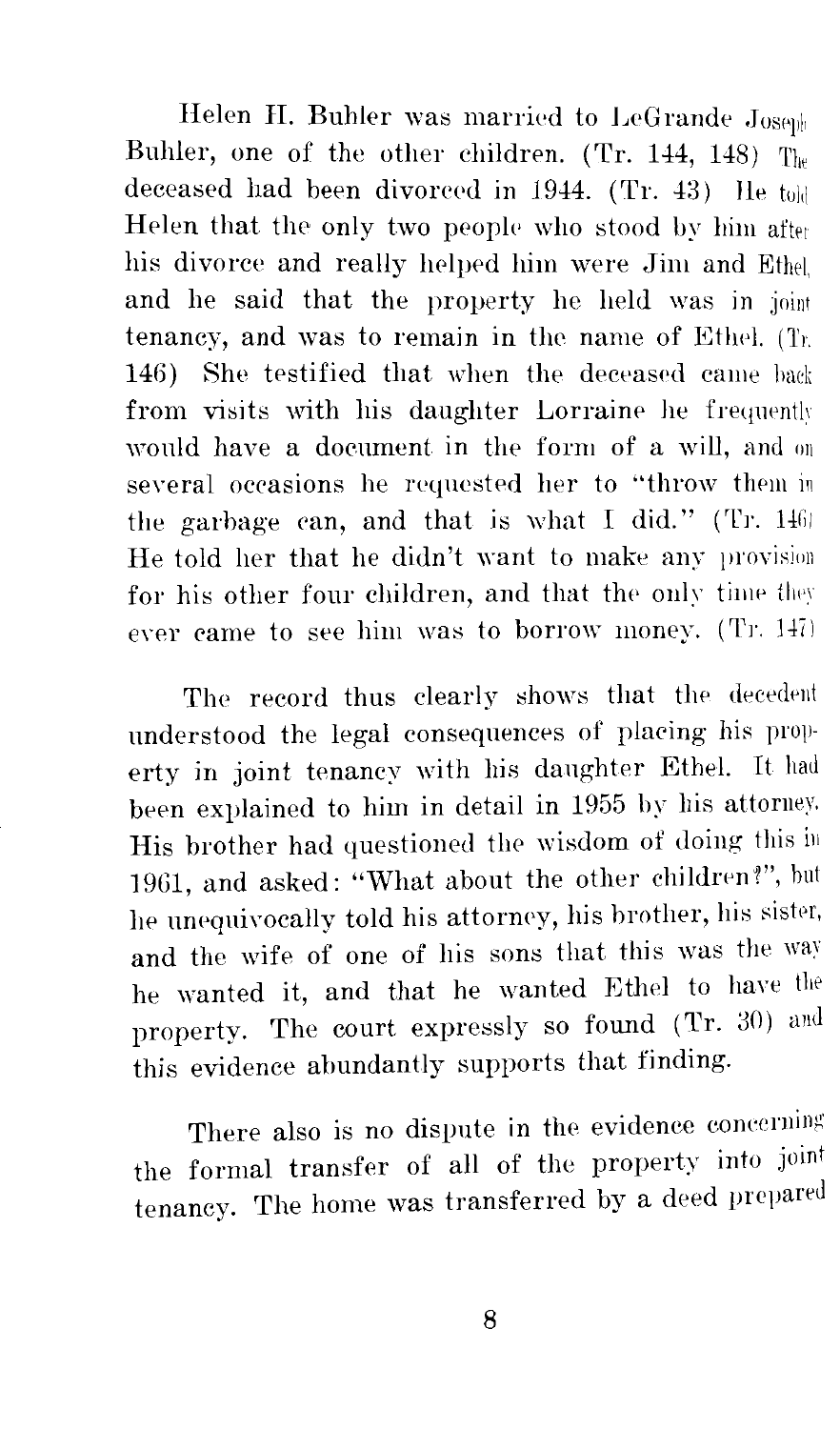by T. Quentin Cannon in 1955. The deed is in evidence Ex. 5-P.

The bank account was transferred into joint tenancy in December of 1902. This was after the effective date of Section 38, Chapter 17, Laws of Utah, 1961. Ex. 11-D shows that in November 1962 the bank account was in the sole name of "Joe Buhler." The December bank statement shows the account to be in the joint names of "Joe Buhler and Mrs. Ethel Buhler Fenton." It was stipulated that Ex.  $11-D$  is a xerox copy of the front of the joint tenancy bank card, and the printed orange colored card is the back. (Tr. 114) The card recites that the signers agree with each other and the bank that all sums credited to this joint account shall be owned by them jointly with right of survivorship, etc.

Mr. Fenton testified that when Mr. Buhler purchased the stocks he made the purchase in his individual account.  $(Tr, 116)$  However, with each purchase he would instruct the broker how he wanted the certificate issued.  $(Tr. 1-16, 119)$  Ex. 13-D is an example of the type of written instructions given with the purchase through Edward L. Burton Co. (Tr. 116) This exhibit shows the account to be in the name of "Mr. Joseph Buhler." The exhibit shows the security purchased, and then there is a blank for transfer instructions. In this blank is written, "Joseph Buhler and Mrs. Ethel Buhler Fenton, as joint tenants, etc." and it is signed by Mr. Buhler. (Ex. 13-D, Tr. 117) Later purchases were made through Dempsey Tegler & Co. Its procedure was to l'equire specific instructions from the individual over

9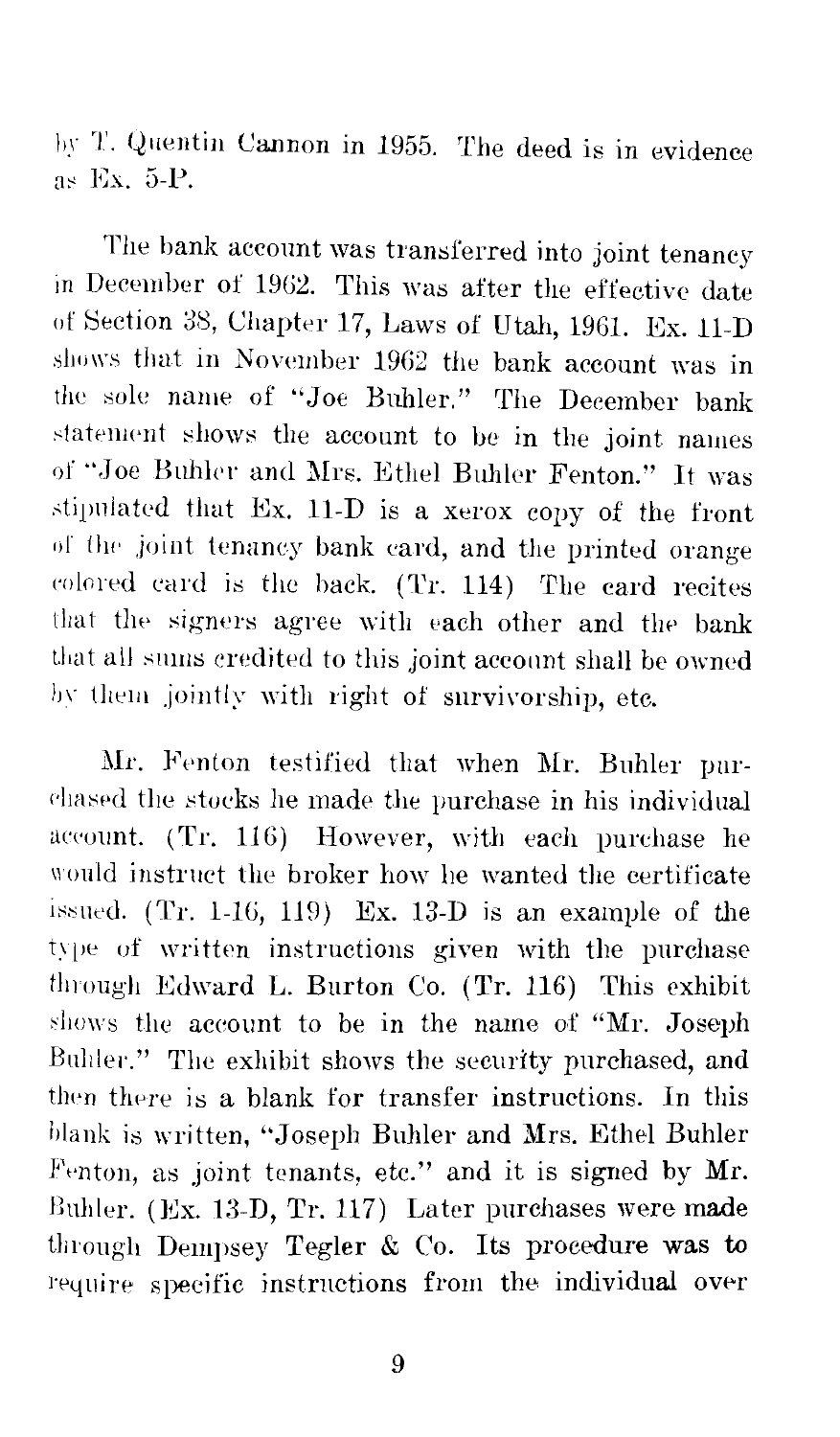his signature, and if it is to be placed in joint tenancy, a joint tenancy card signed by both joint tenants was required. Mr. Fenton obtained these cards for the three purchases made through Dempsey-Tegler Co. (Tr. 119)

Ex. 9-D shows a list of all the stock, when it was purchased, and when it was placed in joint tenancy.  $(Tr. 113)$  There is no evidence at all to the effect that any of these joint tenancies were not properly created. There is no doubt concerning the fact that Mr. Buhler was fully aware for more than fourteen years that his daughter appeared as a joint tenant with him. The dividend checks came in their joint names. He always took the trouble *to* bring the check over to Ethel for her to sign. (Tr. 98, 152) He personally went *to* an and followed the attorm•y's advice in regard to placing the house and lot in joint tenancy.  $(Tr. 87-90)$  When he discovered some Mountain Fuel Supply stock which had been purchased in  $1951$  (Ex. 9-D) and not transferred into the joint names, he had this done in 1964. (Tr.  $96$ ) We thus have a situation where he perfected the transfer into joint tenancy, and did so with considerable formality, and in strict accordance with legal requirements. The trial court expressly so found. (Finding No. 5, Tr. 30)

No contention was made, that Mr. Buhler was ever incompetent. The pleadings do not assert it, and there was no testimony to this effect. It was not an issue at the trial. There is a reference on page 16 of Appellant's Brief that Mrs. Reese was induced not to have a guardian appointed, because of a conversation between Attorney

--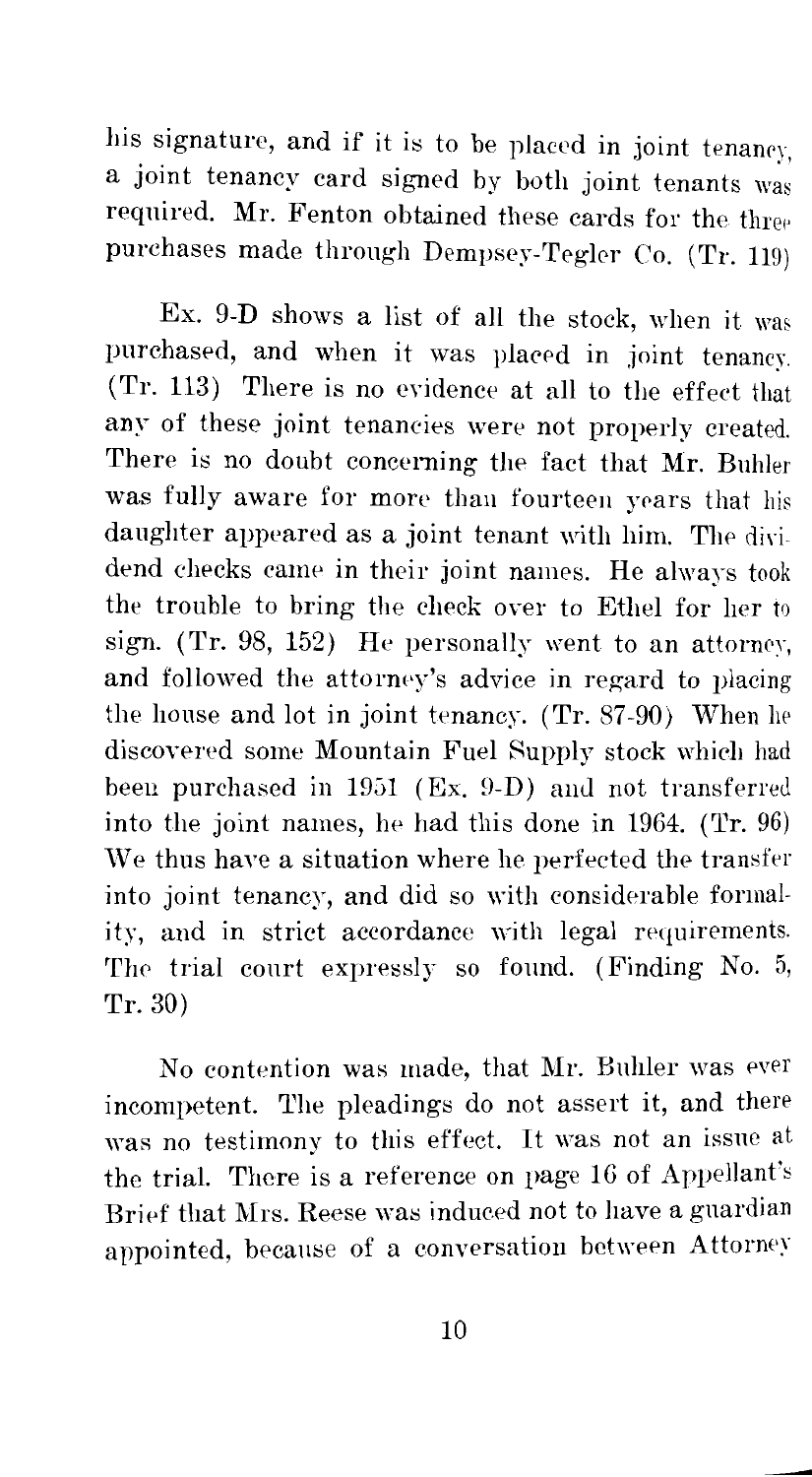Irene Warr and Mr. Fenton. This suggests that there were grounds for appointment of a guardian. Since this was not an issue raised in the pleadings, nor during the trial, no evidence was directed to this point. However, to the extent that there are references, they show that Mr. Buhler was competent. For example, he executed a will on December 15, 1961 (Ex. 6-P), and on the ±th of December, 1968, this will was admitted to probate at the request of the appellant, (Tr. 41) Mr. Fenton testified that he was of sound mind when he executed it.  $(Tr. 105)$  A year later in December of 1962, Mr. Buhler himself secured a bank joint tenancy card, and arranged the transfer of his bank account to joint ten ancy. (Tr. 98, 114, 152) On June 14, 1961, he personally took his stock certificates in the Big Four Mining Co. to his brother Francis for transfer. (Tr. 102) On September 3, 1963, one of his sons wrote a letter to Mr. Buhler in an effort to borrow \$1,500 or 2,000, (Ex. 3-D) but the father refused to make the loan.  $(Tr, 70)$  This son also testified that in 1963 he telephoned his father for a loan, (Tr. 59) and that his father turned him down on the loan also. He went into the rest home in the Summer of 1964. (Tr. 76) It appears that Mr. Buhler was conducting his own affairs from the rest home, for he sold his residence while he was there, and approved stock purchases. (Tr. 119) We state unequivocally that nobody in the entire record made any statement of any kind even to suggest that Mr. Buhler was ever an incompetent before his death, and there is no basis for the statement that a guardian could have been appointed for him.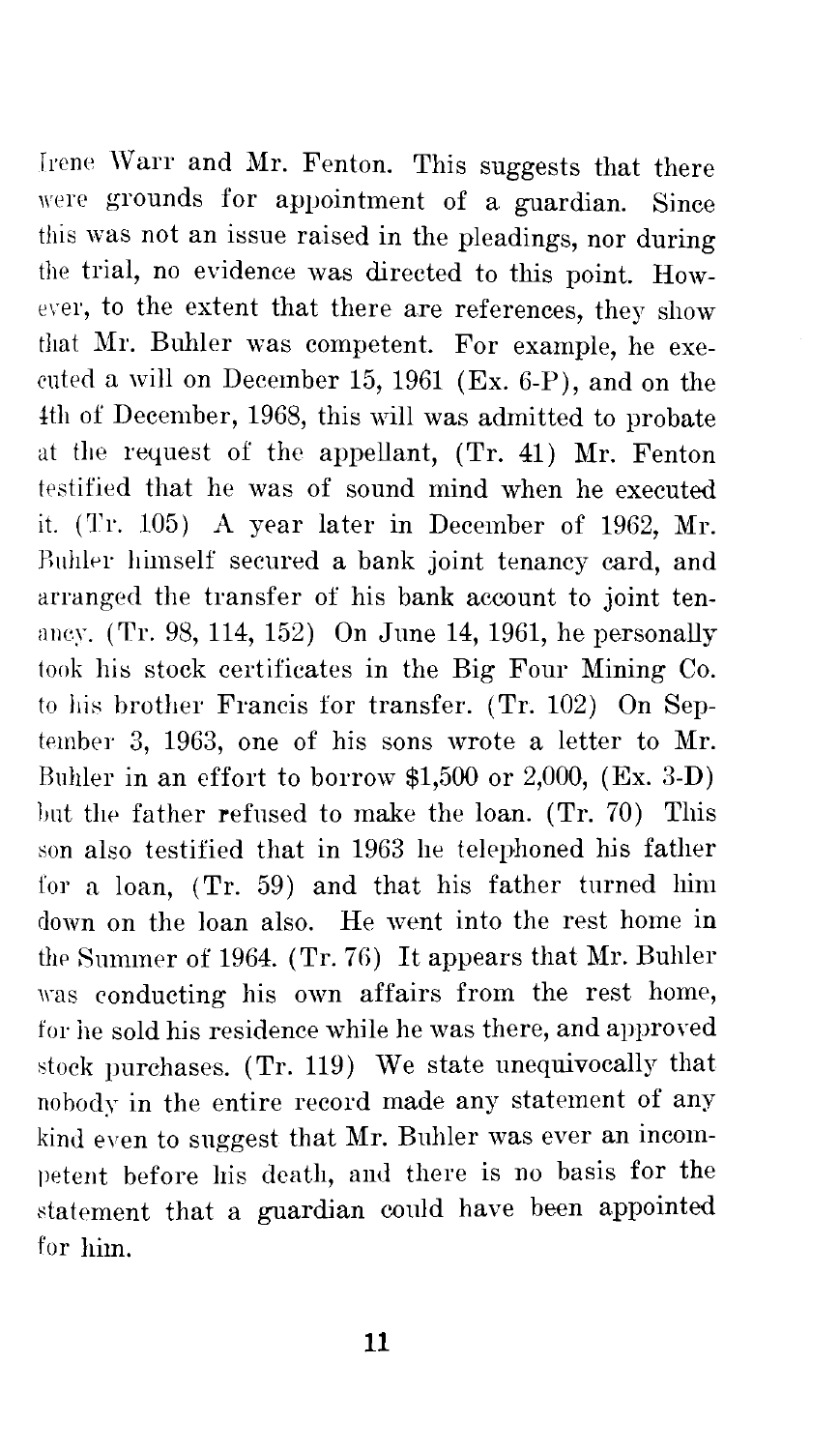Appellant relies on an incomplete will dated in April of 1959 (Ex. 2-P); on a letter to a son dated June  $5$ , 1961, enclosing that will (Ex. 1-P); on another incomplete will dated in November of 1959 (Ex. 4-P); and on an executed will which was admitted to probate (Ex. 6, Tr. 40), in support of his contention that the evidence "clearly and convincingly establishes that decedent did not intend to create a legitimate joint tenancy."

We submit that these documents do not rebut, nor do they even contradict the positive and direct testimony outlined above. The 1959 incomplete wills were dated nearly nine years before Mr. Buhler died in March of 19G8. (Tr. 40) The faet that he did not complete either of these wills suggests that his iutent was uot fully formulated. However, even if we were to assume that these incomplete wills and the letter evidenced a state of mind in 1959 and in June of 1961 to divide the property equally among his five children, it is, nevertheless, conclusively shown that he changed his mind. We say because the will he executed in December,  $1961$  (Ex. 6-P) effectively disinherited his three sons. It gave each of them only \$100, and the remainder of the property he owned at his death was to be divided equally between the two daughters. We will discuss this 1961 will later, but first we desire to comment on the two incomplete wills of April and November 1959.

The April, 1959, will enumerates certain specific properties, and the evidence indicates that he owned such properties, and that they were not in joint tenancy. For example, Ex. 2-P mentions an automobile, and his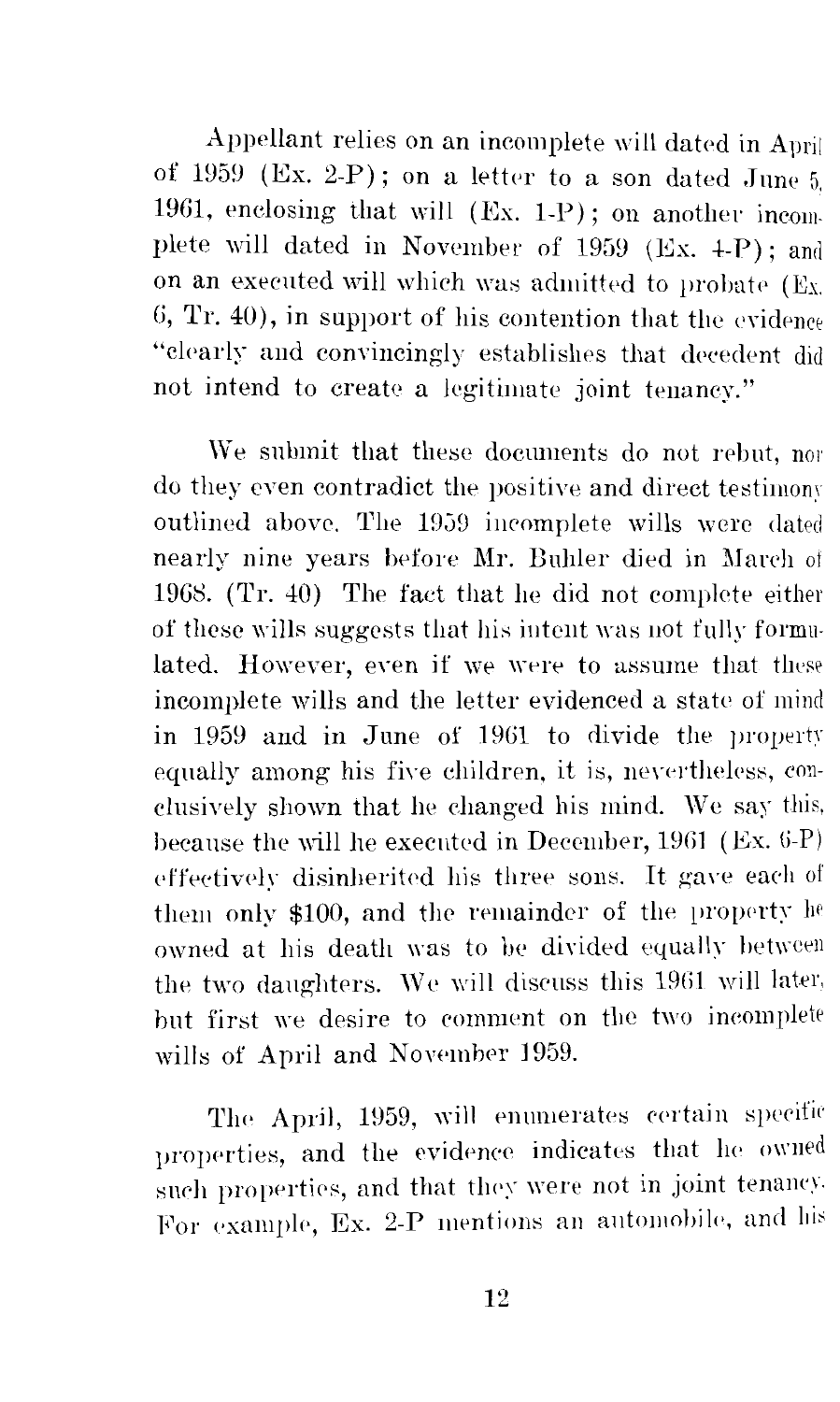daughter Ethel testified that in 1959, when Ex. 2-P is dated, Mr. Buhler owned an automobile. (Tr. 154) There is nothing to show that he had placed it in anyone else's name. The April will mentions an \$18,000 judgment against Dr. W. E. Maddison. The record also shows without eontradiction that he had such a judgment, that it was unpaid, that he had been advised that a joint tenancy probably could not be set up for the judgment, and that he should dispose of it by will. (Tr. 110) He had in 1959 some stocks which were not yet in joint tenaney. For example, the Big Four Mining Co. stock was not transferred into joint tenancy until June 14, 1961. (Tr. 141) He also had some Mountain Fuel stock which he bought in 1951 (Ex. 9-D) and that was not transferred into joint tenancy until 1964. (Tr. 96) The April, 1959, will mentions a bank account and money. The record, without dispute, shows that Mr. Buhler had a hank account with Walker Bank & Trust Company.  $(Ex. 11-D)$  However, it was in his sole name until December of 1962, at which time it was placed in joint tenancy with his daughter Ethel. (Tr. 114) This April 1959 will refers to a joint account with Ethel but Ethel testified that there absolutely was not any joint account prior to 1962, (Tr. 154) and no one contradicts this. Lorraine was asked if she knew of any joint bank aecounts in April of 1959, and she answered that she knew Mr. Buhler had bank accounts, but that she didn't know of any of them being joint. (Tr. 83) Thus all of the properties that he does mention specifically in the April, 1959, will, which were to be disposed of by that will were properties that he owned, and as far as the record shows, he had made no prior disposition of them.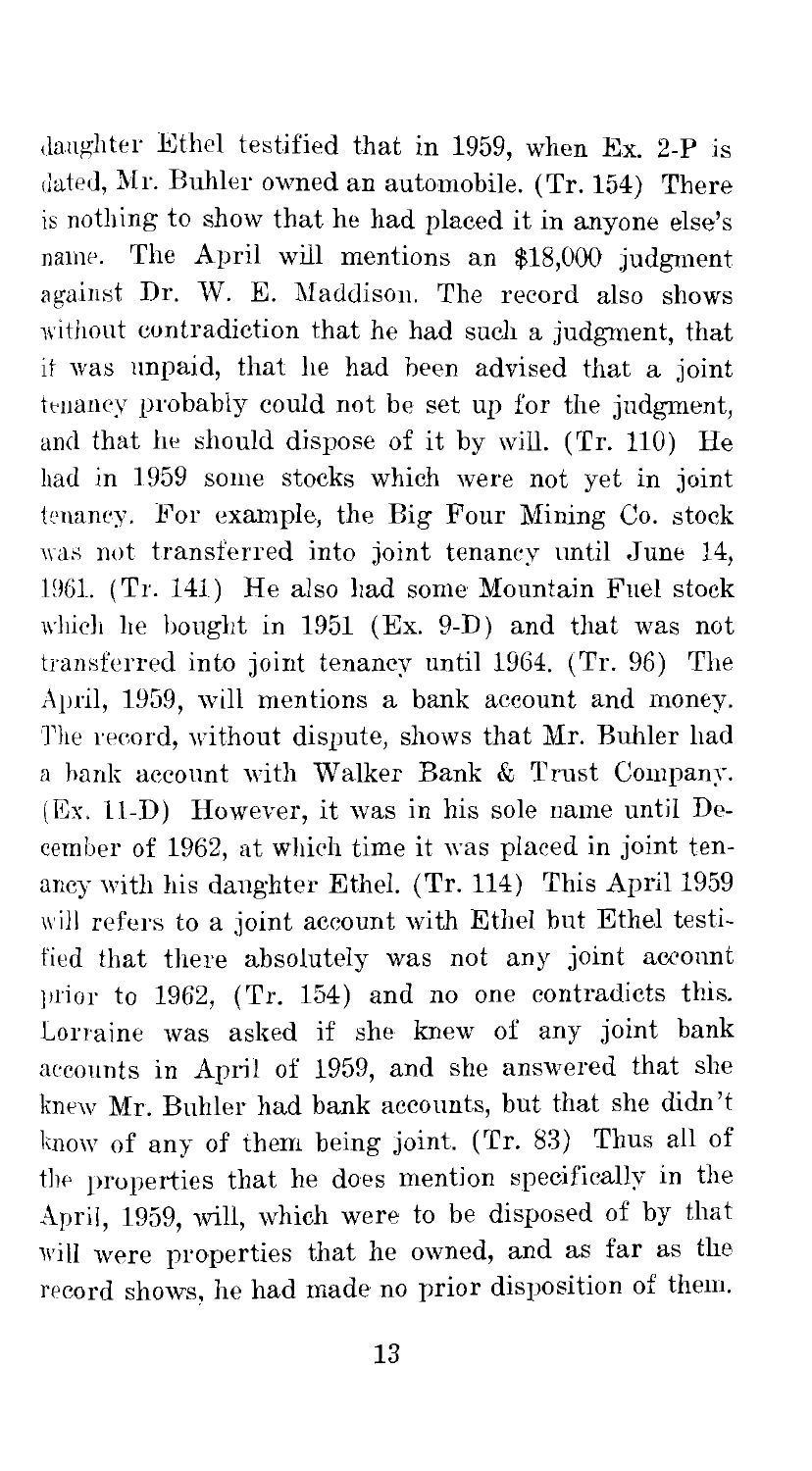We think it also is significant that while the incomplete will of April, 1959, enumerated a number of prop. erties which were in his name alone, and for which no arrangements had been made, it did not mention the house and lot which he had placed in joint tenancy in 1955 (Ex. 5-D). He did not sell it until after he went in the rest home. (Tr. 96) If in 1959 he intended to ignore the joint tenancy arrangements and dispose of everything by will, it seems that he almost certainly would have mentioned the home, but he did not. In 1961, when he wrote the letter  $(Ex. 1-P)$  to his son Ray, he sent the April, 1959, will, (Tr. 47) and ignored the one he had signed in November of 1959.  $(Ex. 4-P)$  The letter (Ex. 1-P) does express an intent to treat his children equally, but only six months later, in December of 1961, he completed a will (Ex. 6-P), which in effect disinherited his three sons.

In December, 1961, when he completed the will, he still had property he had not otherwise arranged for. He had an automobile in 1961. (Tr. 154) He still had the \$18,000 judgment against Dr. Maddison, and was the thing that initiated the making of the 1961 will. (Tr. 109, 110) The only bank account mentioned in the evidence was still in his name alone. (Ex. 11-D, Tr. 114 and 83) It was not until one year later, in December of 1962, that he placed this bank account in joint tenancy with his daughter Ethel. (Tr. 114, 154).

It also seems to us to be significant that the discussions between Mr. Buhler and his other four children all occurred several years before he died. His son Mac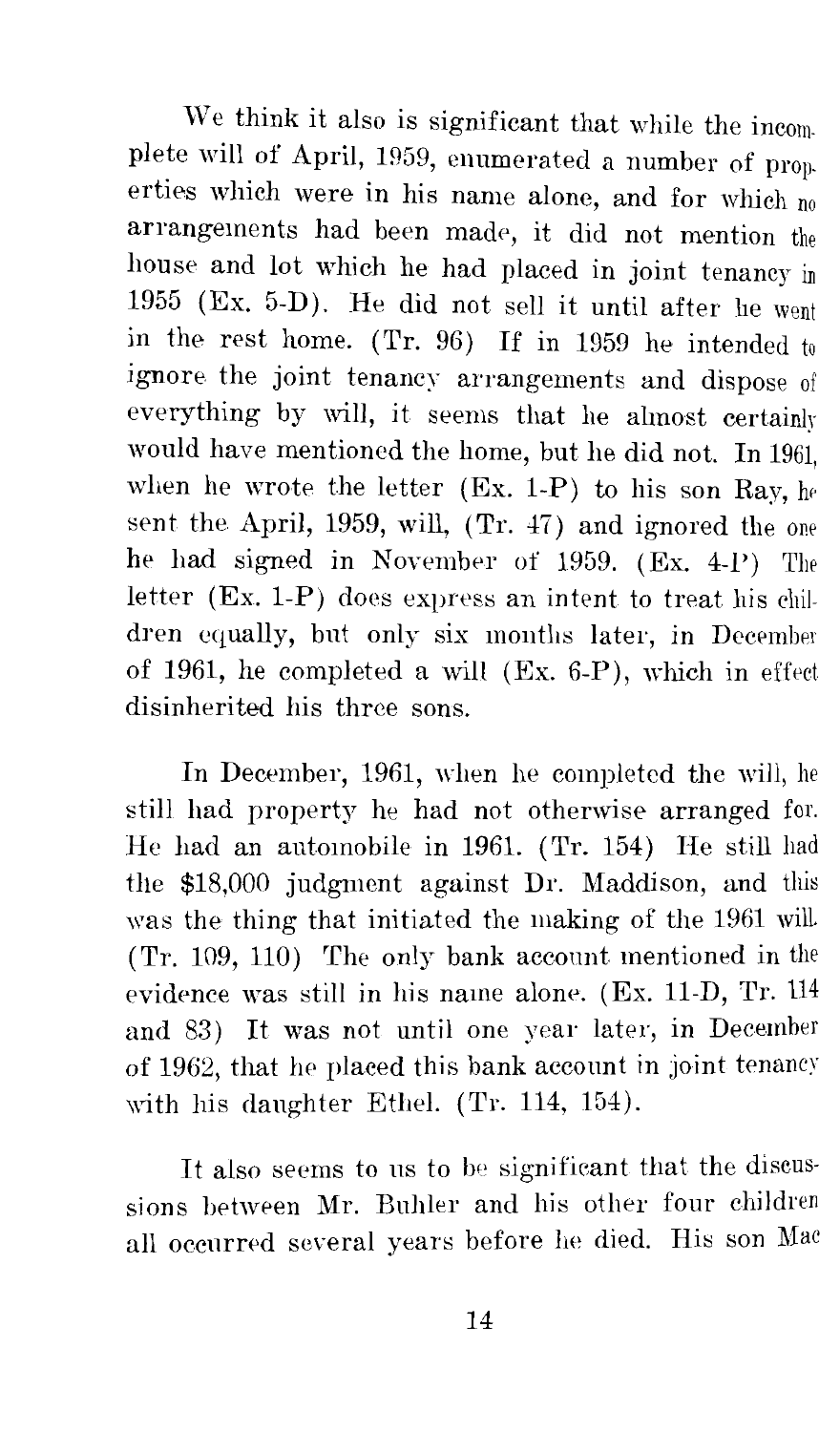testified that the last time he saw his father or discussed his estate with him was in 1961 or 1962. (Tr. 58) His son Ray testified about some conversations in 1955. (Tr. 45) He received the letter (Ex. P-1) in 1961, nearly seven years before Mr. Buhler died. Ray also testified that during the three years and eight months while his father was in the rest home  $(Tr, 76)$  Ray never did visit his father. (Tr. 51) He also testified that he did not correspond with him (Tr. 51) and that he did not attend his funeral. (Tr. 62) His son LeGrande Joseph Bnhler did not testify. His daughter Lorraine testified that Mr. Buhler was in the rest home for three years and eight months: (Tr. 76) that she visited him the first week, but did not thereafter see him during his long stay in the rest home.  $(Tr, 76)$  She also testified that she did not attend his funeral. (Tr. 76)

We thus submit that statements made to his other children several years before he died, and the incomplete wills made nine years before he died do not rebut the positive and direct testimony that he knew exactly what he was doing and intended that Ethel would have his property. The 1961 will, which was completed, dealt expressly with only one property, to-wit, the \$18,000 judgment against W. E. Maddison. No other specific property was mentioned therein. He did have the judgment against Dr. Maddison; he had been told that it could not be handled in joint tenancy. (Tr. 110) Mr Fenton testified that the problem of arranging for this judgment really initiated the making of the 1961 will. ('rr. 109) The will provided for each of his sons to get \$100, and at this time December, 1961, the only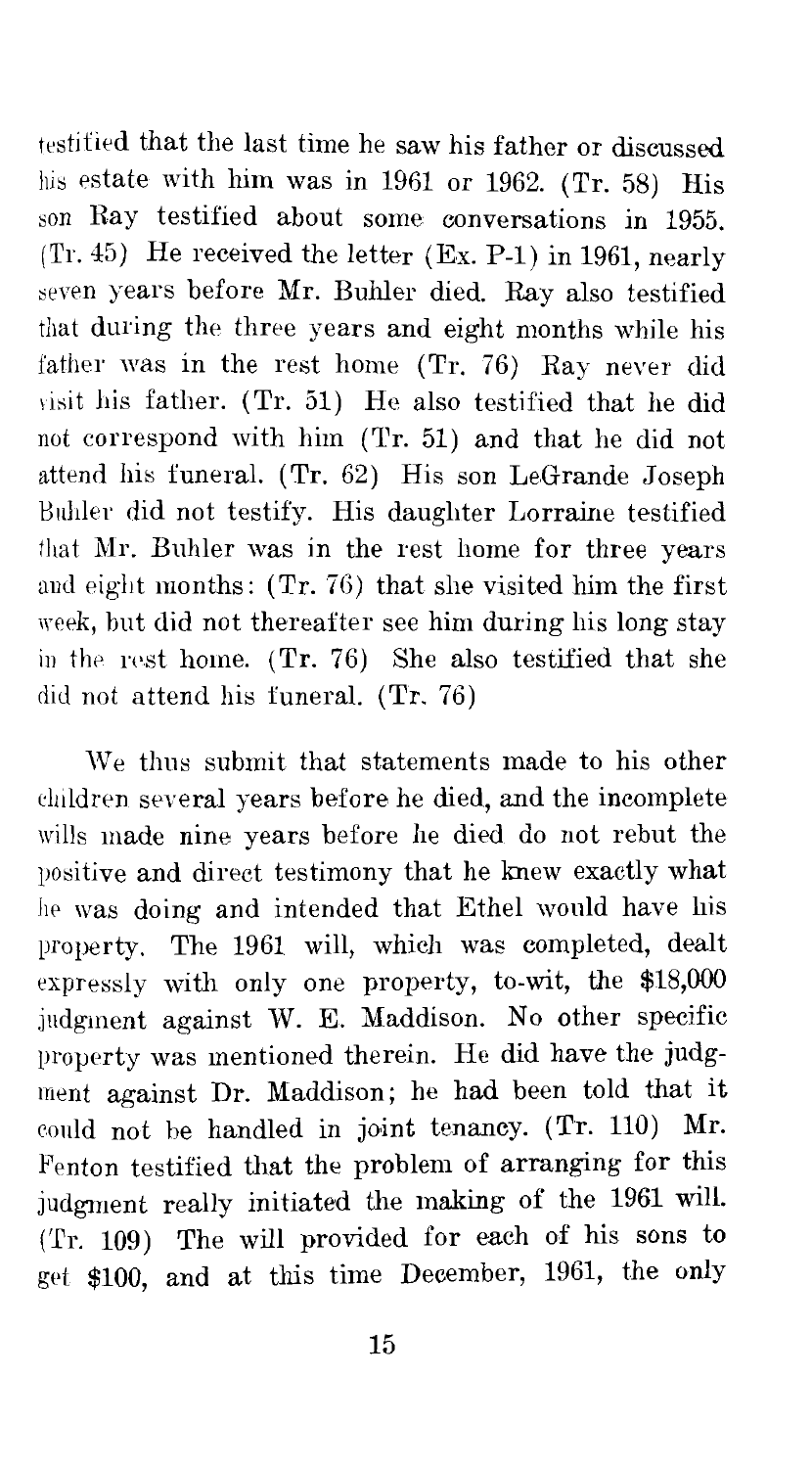bank account mentioned in the record was in his name alone. (Tr. 114, 154). One year later in December,  $1962$ he placed this account in joint tenancy with Ethel. (Tr. 114, 154) He later completed the transfer of his stockinto joint tenancy (Ex. 9-D) and throughout the 14  $_{\text{year}}$ period from 1954 until he died in 1968 he suffered the inconvenience of having to take the documents and the dividend checks to Ethel to get her signature. (Tr. 98) We respectfully submit that the trial court correctly found that he intended Ethel to get the property.

Finally, we direct the court's attention to the fact that Mr. Fenton was originally named as a defendant. He filed an affidavit disclaiming any interest in the property (Tr. 11) and a motion to dismiss the action as to him,  $(Tr. 12)$  and by stipulation he was dismissed from the action.  $(Tr. 19)$  Irene Warr's deposition relates to a conversation she had with Mr. Fenton. She did testify that she had had a telephone conversation with Mrs. Fenton, but she clearly stated that she could not recall what was said. (Tr. 136) Mrs. Fenton.  $w h\theta$ was the other party to that phone call, did recall what she said, and her answer was: "She (Irene Warr) said that she was calling on behalf or my sister. and that she wanted to know something about how my father was being taken care of, and I said to her that I didn't have the details, and I would have to refer her to my husband." (Tr. 152) This was the "complete conversation." (Tr. 152) Mr. Fenton testified that he had given  $Mr$ Buhler advice as a broker on stocks from 1951 on. (In 91) He also testified that from 1961 until Mr. Buhler's death Mr. Fenton kept Mr. Buhler's books, posted al.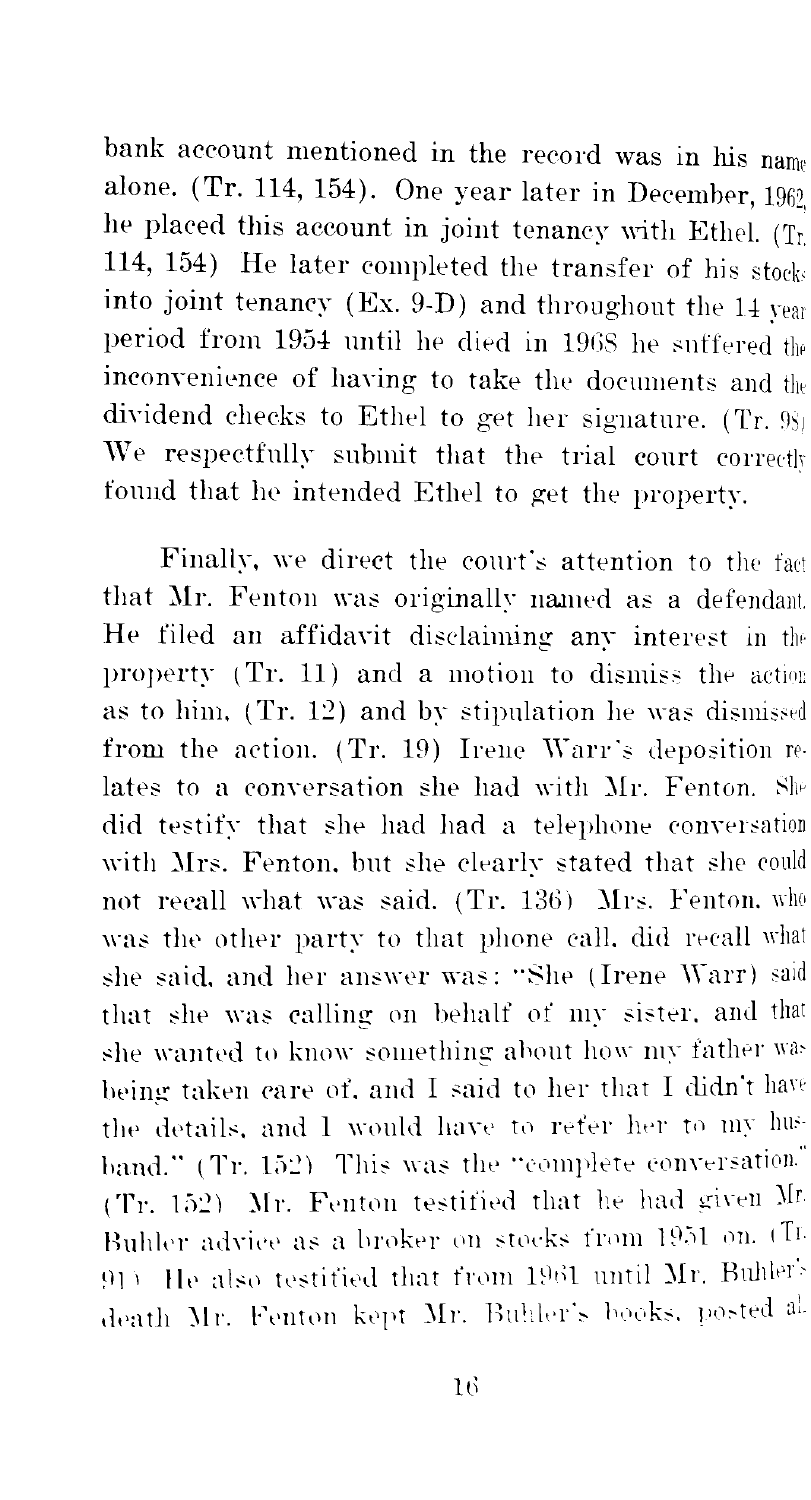deposits and receipts, listed all of the checks paid out for expenses, and reconciled the bank account.  $(Tr. 107)$ He knew the financial details of Mr. Buhler's accounts, and his wife did not. (Tr. 106) When Irene Warr asked for financial details, Mrs. Fenton referred her to Mr. Fenton. This could not have made Mr. Fenton her agent to make agreements or disclaimers about property. It was on this ground that we objected to the admission in evidence of her deposition. The trial court did not rule on the objection, but it did find that there was no evidence of fraud, mistake or undue influence, that the complaint does not seek reformation, that the evidence does not show any basis for reformation, nor any hasis for determining that defendant holds said properties in trust. (Finding No. 6, Tr.  $60$ )

### **CONCLUSION**

Fnder the nncontraverted evidence, Mr. Buhler placed all of the property which is involved in this action in his name and the name of his daughter Ethel, as joint tenants, with rights of survivorship. He accomplished this through a number of transactions during a period covering more than eleven years. One of the other sons (Tr. 46) and his other daughter (Tr. 71) knew of this as early as 1955, which is 13 years before he died. His attorney had advised him in 1955 about the legal effect of the joint tenancy arrangements, and he told his attorney, his brother, his sister and the wife of one of his sons that he wanted his daughter Ethel to have the property. The trial court so found.